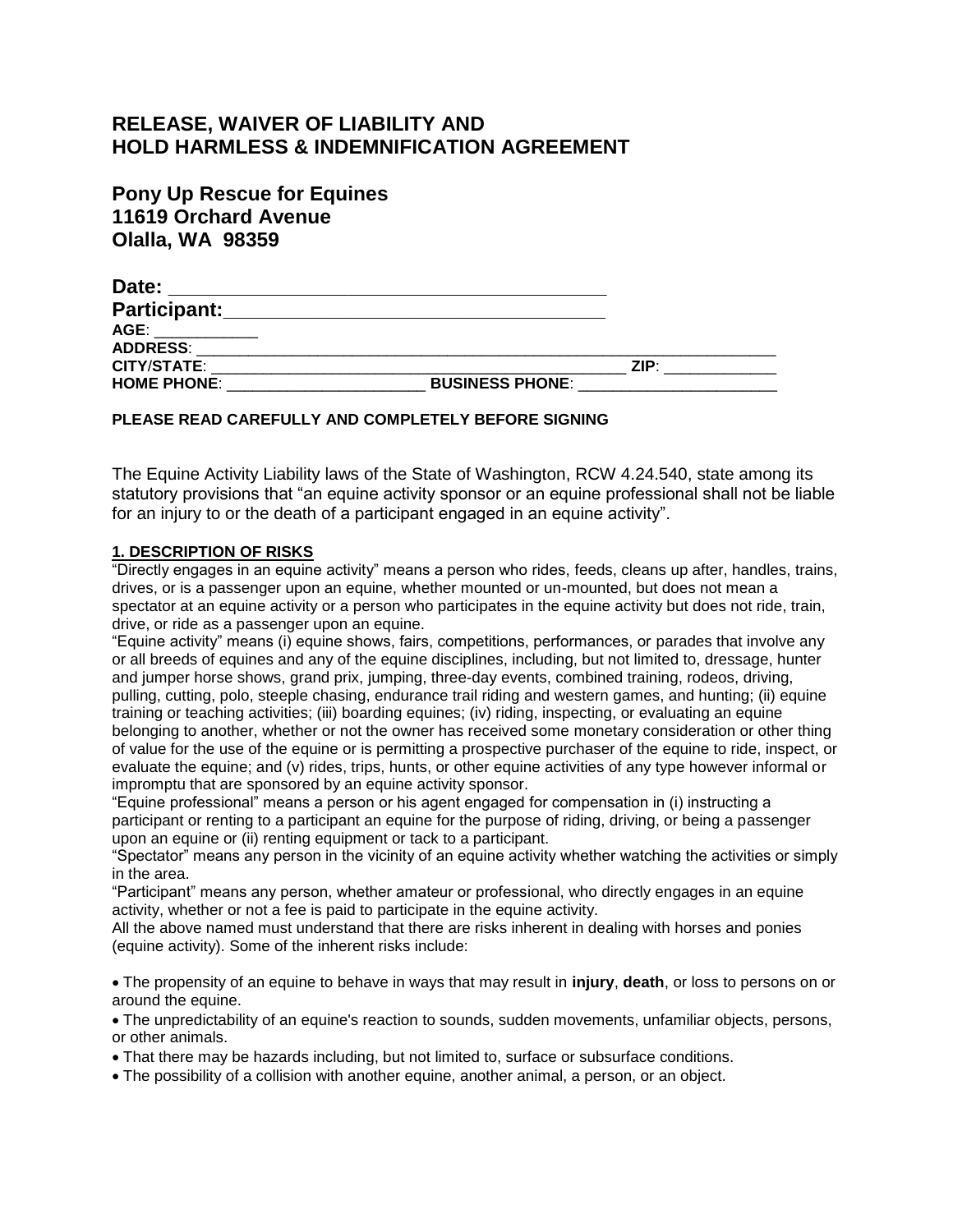The potential of an equine activity Participant to act in a negligent manner that may contribute to injury, death, or loss to the person of the Participant or to other persons, including, but not limited to failing to maintain control over an equine or failing to act within the ability of the Participant.

Participants and spectators further understand the examples of the equine activity taking place at Pony Up Rescue for Equines include but are not limited to:

- Riding, jumping, showing, trail riding, and the like.
- Routine care and feeding of the equine, including veterinary and farrier services.
- Traveling, loading and unloading of equine.

• leading, handling, bathing, medicating

## **2. ACKNOWLEDGEMENT OF RISK**

1. I, \_\_\_\_\_\_\_\_\_\_\_\_\_\_\_\_\_\_\_\_\_\_\_\_\_\_, the undersigned have read and understand, and freely and voluntarily enter into this Release and Hold Harmless Agreement with Rosemary Collins and NJ Collins Jr, and their agents and employees, volunteers and board members, officers of Pony Up Rescue for Equines and their agents and employees, understanding that this Release and Hold Harmless Agreement is a waiver of any and all liability(ies).

2. I understand the potential dangers that I could incur in mounting, riding, walking, boarding, feeding or performing cleaning of stalls for any said horse; including, but not limited to, any interactions with other horses and other animals. Understanding those risks I hereby release Pony Up Rescue for Equines, its officers, directors, shareholders, employees and anyone else directly or indirectly connected with Pony Up Rescue for Equines from any liability whatsoever in the event of injury or damage of any nature (or perhaps even death) to me or anyone else caused by or incidental to my electing to mount and ride a horse, or be a spectator at such event, at Pony Up Rescue for Equines or other venues where Pony Up Rescue for Equines may function.

3. I understand that there are risks inherent in dealing with equines (including horses, ponies, mules, donkeys, and hinnies) as itemized above.\* I further understand that equines at Pony Up Rescue may have behavior issues, health issues that may be unknown to me or others.

4. I understand and recognize and warrant that this Release and Hold Harmless Agreement, is being voluntarily and intentionally signed and agreed to, and that in signing this Release and Hold Harmless Agreement I know and understand that this agreement may further limit the liability of equine professionals to include any activity, whatsoever, involving an equine, including death, personal injury and/or damage to property.

5. I recognize and agree that I know which equine professional(s) I will be working with, and acknowledge that I agree said equine professional(s) has/have made reasonable and prudent efforts to determine my ability to engage in the equine activity, and has/have sufficient knowledge of my equine and horseback riding skills and **said equine professionals have are responsible for any and all costs incurred for injuries or property damage they may cause or incur and have professional and accidental medical insurance coverage in force for such necessities.**.

7. I also freely and voluntarily enter into the following Mediation and Arbitration Agreement concerning any equine activity incidents relating to or allegedly involving Pony Up Rescue for Equines or its agents.

#### NOTICE: Wearing an ASTM/SEI approved hard hat is **REQUIRED while riding or driving or lunging any equine on the premises of Pony Up Rescue for Equines.**

**.** I, \_\_\_\_\_\_\_\_\_\_\_\_\_\_\_\_\_\_\_\_\_\_, acknowledge that I have read the above statements and definitions, and hereby indemnify and hold harmless, **Pony UP Rescue for Equines**, and its employees, volunteers, officers, board members or owners from any liability arising from accident, injury, theft, or damages to myself, my representatives, and helpers, all equipment and property, and all animals under my jurisdiction.

I have received a copy of **Pony Up Rescue for Equines rules/procedures** and will adhere to them strictly. This agreement shall continue for each and every visit to Pony Up Rescue for Equines property/farm or during participation in a Pony Up Rescue for Equines Event.